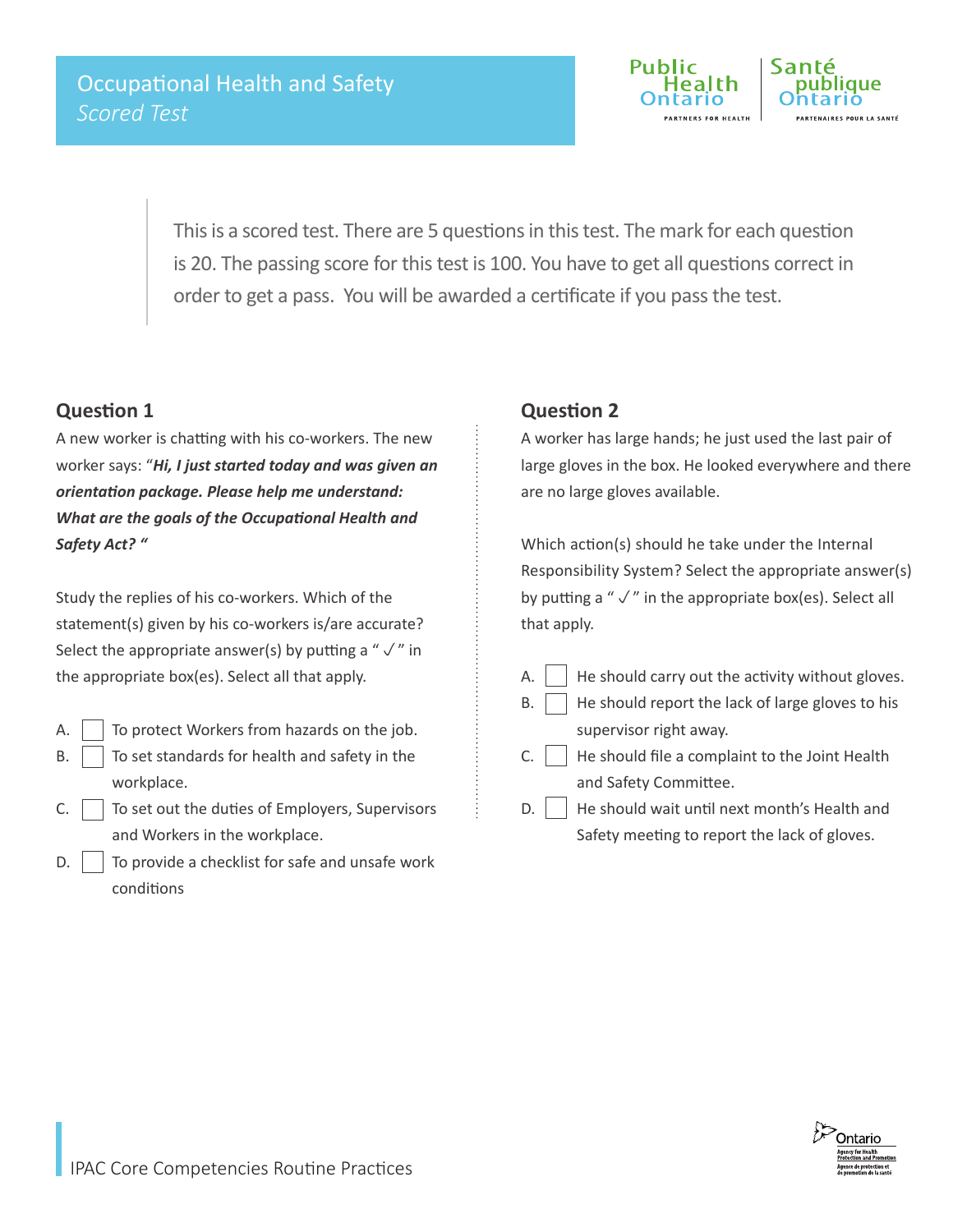

## **Question 3**

The Employer has been informed that a Worker is off sick with diarrhea and vomiting which are the same symptoms as three patients on the unit.

What is the Employer required to do according to "The Act"? Select the appropriate answer(s) by putting a " $\sqrt{ }$ " in the appropriate box(es). Select all that apply.

- $A.$  Develop appropriate guidelines and policies  $B.$  | Do nothing. The Worker can return to work when he/she feels better
- C.  $\Box$  Report to the Ministry of Labour within 4 working days
- $D.$  Report to the trade unions
- E.  $\vert$  Report to the Medical Officer of Health at the local Public Health Unit

## **Question 4**

Study the following conversations. Determine which workplace(s) has/have a good health and safety culture by putting a " $\sqrt{ }$ " in the appropriate box(es). Select all that apply.

#### **Workplace A**

*"The gloves from our last order tear easily." "Ask procurement to check with the vendor. In the meantime, let's stop using the inferior quality gloves and replace them with better quality ones immediately."* 

### **Workplace B**

*"How did you find the safety training session?" "I didn't attend the whole session. The supervisor didn't know what he was talking about!"*

#### **Workplace C**

*"Do you know how to use that safety needle? If you are not clear, I'd be happy to show you any time."*

*"Yes. I was shown how to use it at the recent training in-service. I feel comfortable using safety needles now."*

A. Workplace A B. Workplace B C. Workplace C